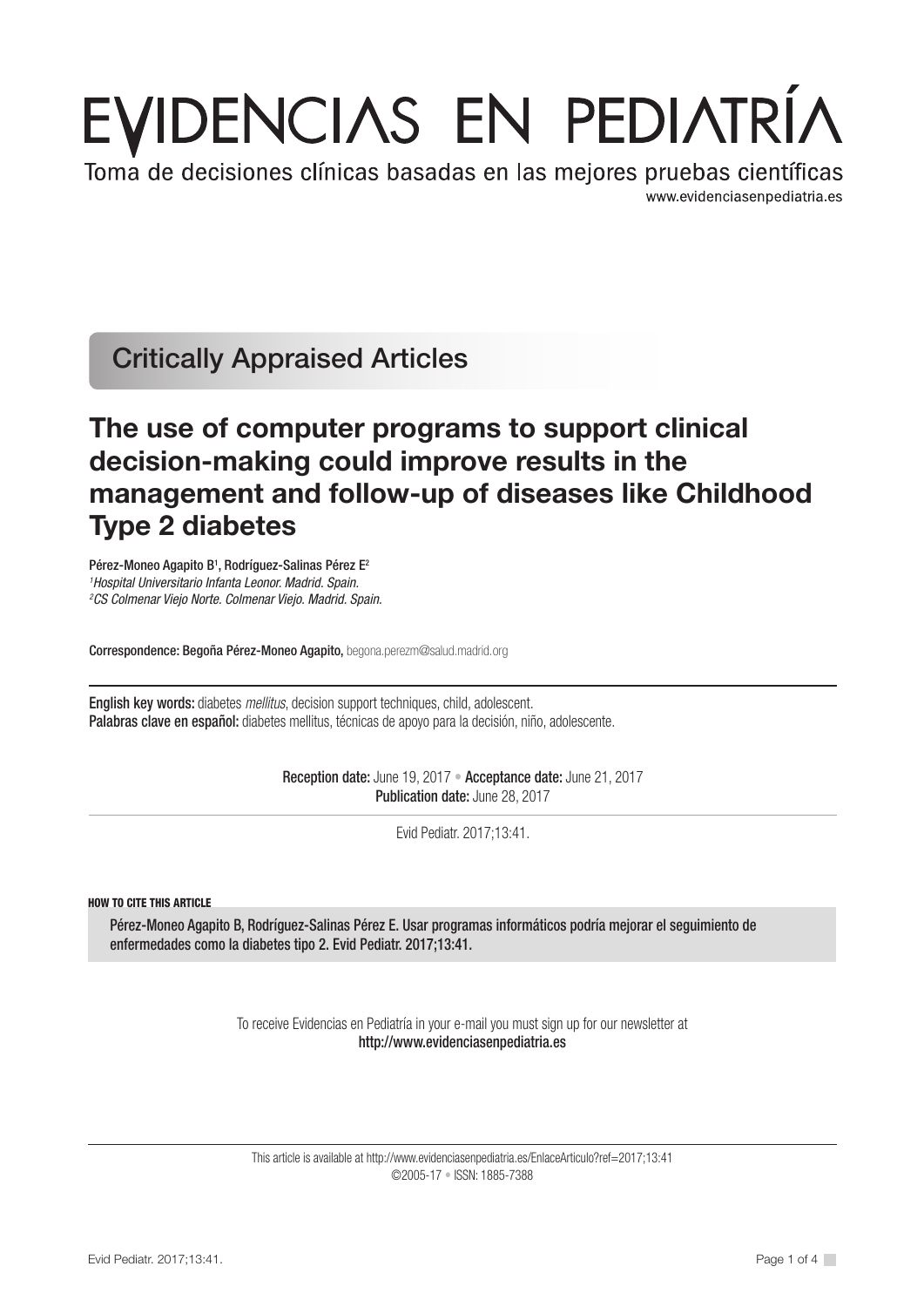# The use of computer programs to support clinical decision-making could improve results in the management and follow-up of diseases like Childhood Type 2 diabetes

Pérez-Moneo Agapito B<sup>1</sup>, Rodríguez-Salinas Pérez E<sup>2</sup> *1 Hospital Universitario Infanta Leonor. Madrid. Spain. 2 CS Colmenar Viejo Norte. Colmenar Viejo. Madrid. Spain.*

Correspondence: Begoña Pérez-Moneo Agapito, begona.perezm@salud.madrid.org

Original article: Hannon TS, Dugan TM, Saha CK, McKee SJ, Downs SM, Carroll AE. Effectiveness of computer automation for the diagnosis and management of childhood type 2 diabetes: a randomized clinical trial. JAMA Pediatr. 2017;171:327-34.

#### **Abstract**

**Authors' conclusions:** the use of computerized clinical decision support system to automate the identification and screening of pediatric patients, at high risk for type 2 diabetes *mellitus*, can help overcome barriers to the screening process by increasing screening among patients at risk and adherence to follow-up appointments.

**Reviewers' commentary:** the use of the computerized support system described does not seem to provide substantial advantages for the screening and follow-up of older children and adolescents at risk of type 2 diabetes *mellitus*, although it does improve the adequacy to the criteria of good clinical practice.

**Key words:** diabetes *mellitus*, decision support techniques, child, adolescent.

#### **Usar programas informáticos podría mejorar el seguimiento de enfermedades como la diabetes tipo 2**

#### **Resumen**

**Conclusiones de los autores del estudio:** el uso de un sistema informático de apoyo clínico que automatice el proceso de identificación y cribado de pacientes pediátricos en riesgo de padecer diabetes de tipo 2 ayuda a superar barreras en dicho proceso: aumenta el número de pacientes estudiados y mejora la adherencia durante el seguimiento.

**Comentario de los revisores:** el uso del sistema de apoyo informático descrito no parece aportar sustanciales ventajas para el cribado y seguimiento de niños mayores y adolescentes con riesgo de diabetes *mellitus* tipo 2, aunque sí mejora la adaptación a los criterios de buena práctica clínica.

**Palabras clave:** diabetes *mellitus*, técnicas de apoyo para la decisión, niño, adolescente.

## STRUCTURED ABSTRACT

**Objective**: to determine the feasibility and actual effectiveness of a computerised system (CHICA T2D) to assess risk, coordinate screening for and diagnose type 2 diabetes (T2D) in at-risk children aged more than 10 years and adolescents. **Design**: cluster-randomised clinical trial.

**Setting: 4 primary care clinics in Indianapolis (Indiana, USA).** 

**Study sample:** all children aged more than 10 years that received care in the clinics between January 2013 and December 2016. Participants were cluster-randomised to the

control group (CG) or intervention group (IG) based on the clinic they attended. The IG underwent screening and was followed up through the computerised system (CHICA DM2) and the CG was managed conventionally. A body bass index (BMI) at or above the  $85<sup>th</sup>$  percentile was considered a risk factor for T2D. Patients with no documented BMI were excluded from the study. Patients with a BMI at or above 85<sup>th</sup> percentile were eligible for screening if they had two additional risk factors.

**Outcome measures:** the primary outcome was the percentage of youths identified as being at risk for T2D. The secondary outcome was the percentage of youths that had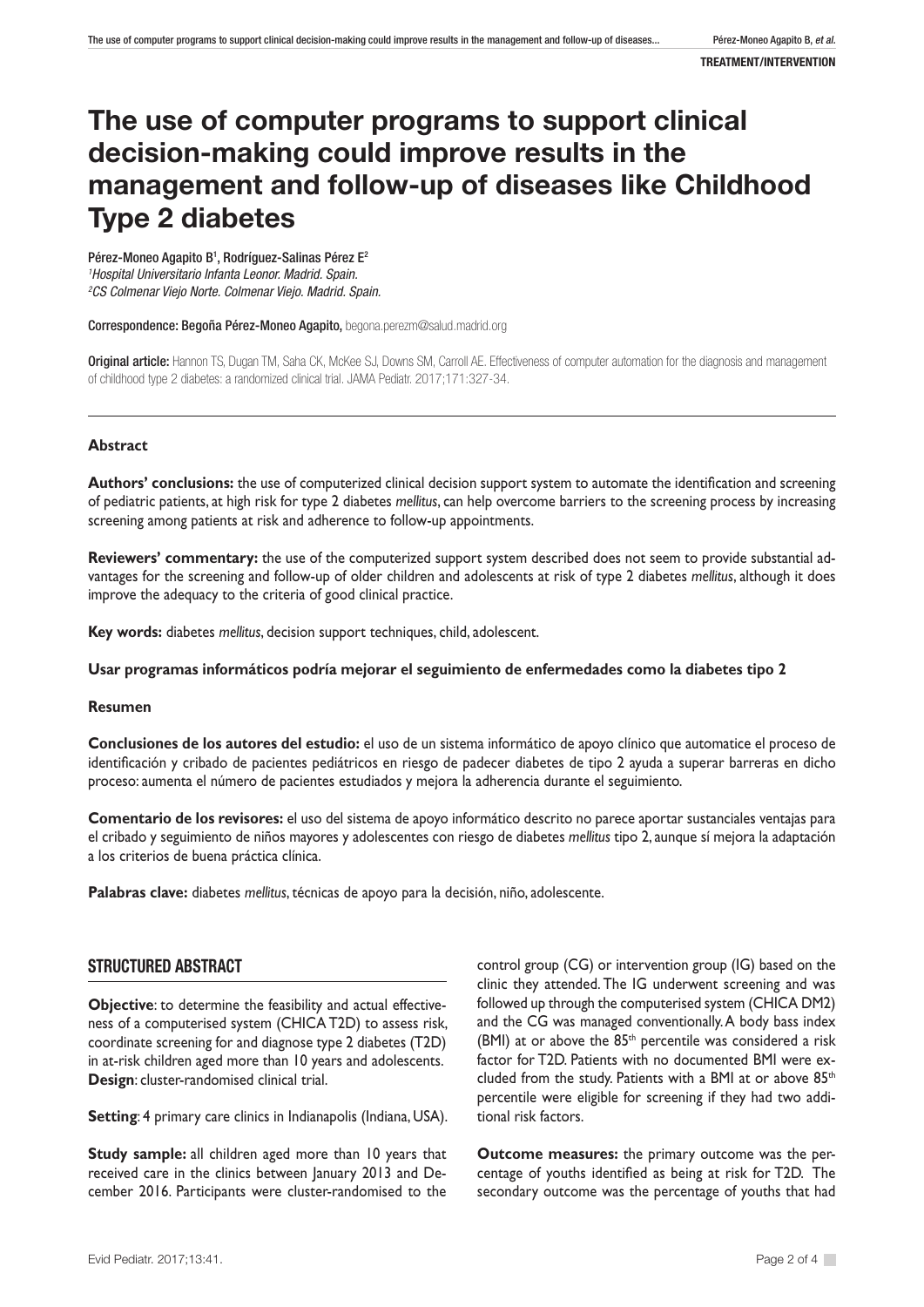laboratory tests performed and completed the screening process. The authors analysed the association between the intervention and the likelihood of completing the workup. Outcomes were adjusted for age, sex, race, and type of insurance when there were differences between groups in these covariates.

**Main results:** of a total of 1423 patients, 54 (3.8%) were excluded due to missing BMI data. The analysis included 1369 youths (52% male), with a median age of 12.9 years (interquartile range, 11.2–15.3): 684 in the IG and 685 in the CG. Of all participants, 49.1% in the CG and 55.1% in the IG were black; 35.5% in the CG and 28.1% in the IG were Hispanic; and 8.6% in the CG and 8.1% in the IG were white.

In the study, 663 (48.4%) patients had a BMI at or above the 85<sup>th</sup> percentile, of who 565 (41.3%) had two or more additional risk factors for T2D: 282 in the CG (41.2%) and 283 (41.3%) in the IG. Thus, when it came to the primary outcome there were no differences in the identification of children with risk factors for T2D.

As for the secondary outcome, a total of 115 children (20.4%) underwent testing (fasting plasma glucose or haemoglobin A1c): 26 (9.2%) in the CG and 89 (31.4%) in the GI. The adjusted odds ratio (OR) for screening in the IG was 4.6 (95% confidence interval [95 CI]: 1.5 to 14.7) compared to the CG.

The proportion of patients that attended follow-up appointments was higher in the IG (29.4% in IG vs 18.9% in CG), with an OR of 1.8 (95 CI, 1.5 to 2.2).

**Conclusion:** the use of a computerised system to automate the identification and screening of patients at risk for T2D was useful, with increased testing of patients that met the risk criteria and an improved followup.

**Conflicts of interest:** none disclosed.

**Funding sources:** grant from the National Institute of Diabetes and Digestive and Kidney Diseases. There were other funds obtained from awards.

## **COMMENTARY**

**Justification:** while the prevalence of T2D in the paediatric population is low, it can reach up to 2.1% in European adolescents, and a worrisome increase is expected due to the epidemic proportions of childhood obesity, which is associated with its development.<sup>1</sup> It is well known that the main risk factor for T2D is excess weight. Thus, it would be sensible to develop screening programmes for the obese population.<sup>2</sup>

**Validity:** the population under study was well defined, but the sample was limited to four specific clinics. The criteria and risk factors for T2D, while not specified, were those established by the American Diabetes Association. The intervention was clear, and there was a detailed explanation of every step in the computerised system. The outcome measures were clearly defined, but the most relevant finding of the study was the odds ratio (OR) for undergoing screening, which was not defined a priori.

Patients were randomised by clusters based on the clinic they attended, and there were no data regarding the clinicians that participated in the study, which were 29 in total. The authors analysed data to verify that the groups of patients had similar characteristics, and intended to adjust the analyses for race, sex or type of insurance if they found differences between groups. Blinding was not possible due to the characteristics of the software. There were no losses to followup in the final analysis. The analysis was made by intention to treat.

As for external validity, the results of this study cannot be extrapolated to our population due to the ethnic composition of the sample. In our health care centres, we only serve children up to age 14 years, so the yield of screening would probably be even lower.3

**Clinical relevance:** the usual proportion of patients were identified as being at risk of T2D using CHICA T2D system (approximately 41% of patients in the CG and IG), which suggests that these patients are identified properly under any circumstances. The percentage of patients that completed the workup was 20%, which seems low. However, the likelihood of completing the workup was 4.6 higher in the IG, with a number needed to treat (NNT) of 5\* . The final yield for the diagnosis of T2D (1 patient) or prediabetes (18 patients) was higher in the control group, with an OR of 0.6 (95 CI, 0.3 to 1.1). The study did not analyse whether early diagnosis improved long-term outcomes.

There is evidence that suggests that outcomes improve when computerised clinical support systems for clinicians are combined with support for self-guided behaviour change for families.4

In any case, including an additional screen or popup in an application that is used routinely in the care of the paediatric population seems a simple, cheap and risk-free measure that could be beneficial to our patients.

**Applicability to clinical practice:** at present, when most primary care clinicians work with electronic health record systems, integrated clinical support algorithms offer unquestionable benefits to health professionals as well as patients. However, this study did not seem to find evidence that the use of CHICA T2D offered substantial advantages. Current evidence suggests that primary prevention measures aimed at promoting lifestyle changes may be more cost-effective.<sup>2,4</sup>

<sup>\*</sup> Value calculated by reviewers based on original data.